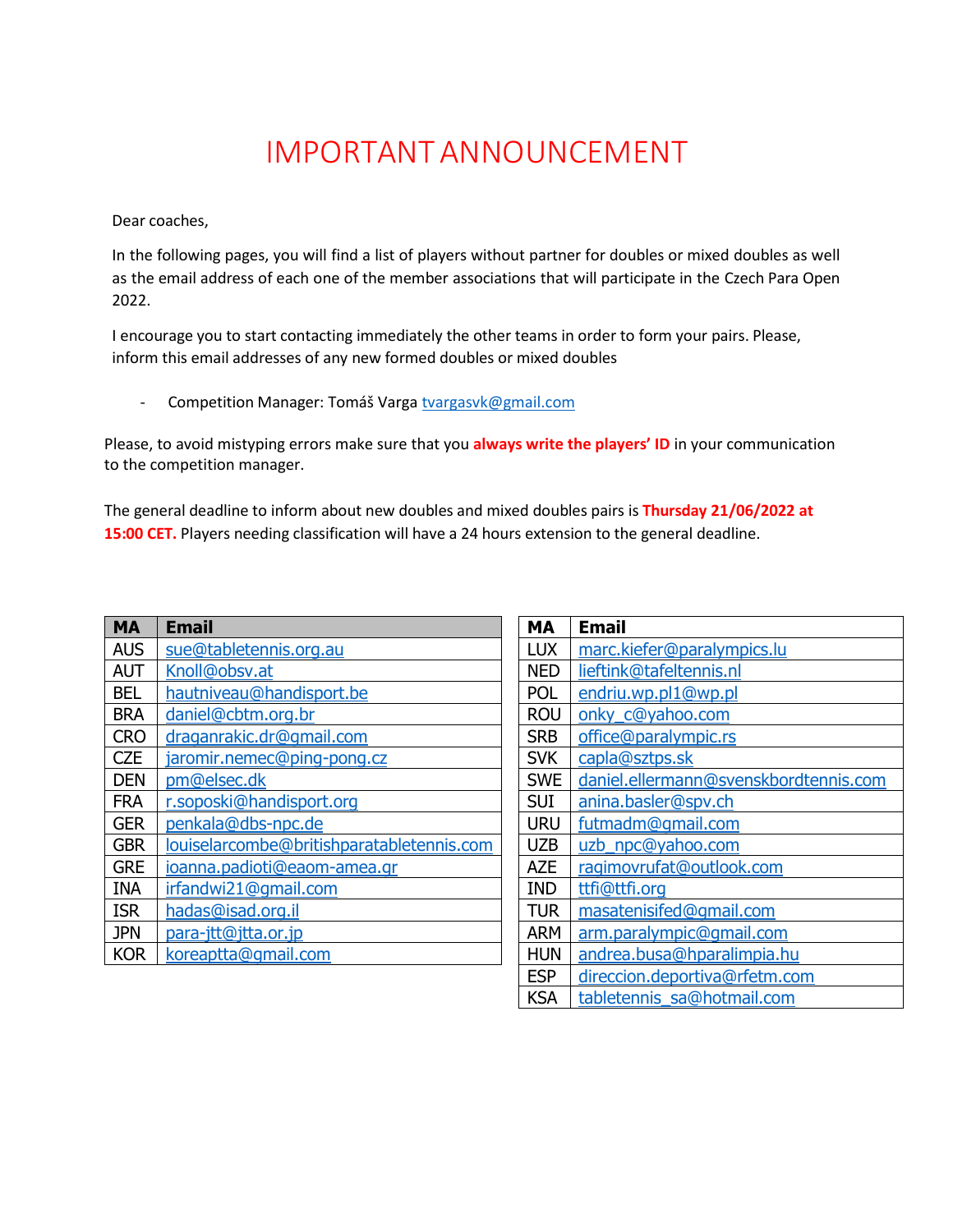## List of players without a doubles partner

| ID   | <b>Surname</b>      | <b>Name</b>          | <b>MA</b>  | <b>Gender</b> | <b>Class</b>   | <b>Points</b> |
|------|---------------------|----------------------|------------|---------------|----------------|---------------|
| 6672 | <b>GAJIC</b>        | Mila                 | <b>SRB</b> | F             | 0              | $\mathbf 0$   |
| 6671 | <b>RISTIC</b>       | Zeljana              | <b>SRB</b> | F             | 0              | 0             |
| 6566 | <b>SUNCHELEYEVA</b> | <b>Dinara</b>        | <b>AZE</b> | F             | $\mathbf 0$    | $\mathbf 0$   |
| 6650 | <b>KIM</b>          | Hanna                | <b>KOR</b> | F             | 0              | 0             |
| 6600 | KOHLMANNOVA         | Aneta                | <b>CZE</b> | F             | $\mathbf 0$    | $\mathbf 0$   |
| 6591 | LARSEN              | Freja Juhl           | <b>DEN</b> | F             | $\mathbf 0$    | 0             |
| 6016 | <b>TAPOLA</b>       | Aino Sirri Maaria    | <b>FIN</b> | F             | $\mathbf{1}$   | 701           |
| 4210 | <b>BRILL</b>        | Chagit Yona          | <b>ISR</b> | F             | $\mathbf{1}$   | 680           |
| 4920 | <b>SOMMER</b>       | Janina               | <b>GER</b> | F             | $\mathbf{1}$   | 419           |
| 5084 | <b>BOERS</b>        | Maria Elizabeth      | <b>NED</b> | F             | $\mathbf{1}$   | 356           |
| 6613 | SPEGEL              | Jana Margarete       | <b>GER</b> | F             | $\mathbf{1}$   | $\pmb{0}$     |
| 6608 | <b>BOURNIA</b>      | Evanthia Eirini      | <b>GRE</b> | F             | $\mathbf{1}$   | 0             |
| 6674 | <b>HARADA</b>       | Akari                | <b>JPN</b> | F             | $\overline{2}$ | $\mathbf 0$   |
| 1713 | <b>KANOVA</b>       | Alena                | <b>SVK</b> | F             | 3              | 1289          |
| 2264 | <b>DRETAR KARIC</b> | Helena               | <b>CRO</b> | F             | $\overline{3}$ | 1129          |
| 2402 | <b>MADER</b>        | Doris                | <b>AUT</b> | F             | 3              | 1012          |
| 5288 | <b>MARTINOVIC</b>   | Marija               | <b>CRO</b> | F             | 3              | 457           |
| 6675 | MIYAZAKI            | Ena                  | <b>JPN</b> | F             | 4              | 0             |
| 3746 | <b>JUNG</b>         | Young A              | <b>KOR</b> | F             | 5              | 1284          |
| 1160 | <b>BESSHO</b>       | Kimie                | <b>JPN</b> | F             | 5              | 1056          |
| 4710 | MENTZNEROVA         | <b>Beata</b>         | <b>CZE</b> | F             | 5              | 626           |
| 4401 | LYTOVCHENKO         | Maryna               | <b>UKR</b> | F             | 6              | 1326          |
| 4279 | <b>PICKARD</b>      | <b>Felicity Lucy</b> | <b>GBR</b> | F             | 6              | 1141          |
| 4855 | <b>ENDRE</b>        | Emelie               | <b>SWE</b> | F             | 6              | 880           |
| 5274 | KORNELIUSSEN        | <b>Nora</b>          | <b>NOR</b> | F             | $\overline{7}$ | 748           |
| 5423 | <b>TOMONO</b>       | Yuri                 | <b>JPN</b> | F             | 8              | 1171          |
| 6437 | <b>KELMER</b>       | Sophia               | <b>BRA</b> | F             | 8              | 1168          |
| 5683 | LACERDA             | Lethicia             | <b>BRA</b> | F             | 8              | 926           |
| 4942 | <b>LUCIC</b>        | Mirjana              | <b>CRO</b> | F             | 9              | 1282          |
| 6450 | KEMLINKOVA          | Nela                 | <b>CZE</b> | F             | 9              | 0             |
| 5885 | <b>HANDEN</b>       | Anja                 | <b>SWE</b> | F             | 10             | 1272          |
| 5833 | <b>NIELSEN</b>      | Thea Amalie          | DEN        | F             | 10             | 1253          |
| 5015 | SALTANOVSKA         | Marharyta            | <b>UKR</b> | F             | 10             | 1111          |
| 5455 | YAMAZAKI            | Tamano               | <b>JPN</b> | F             | 10             | 991           |
| 1890 | <b>KOSMINA</b>      | Natalya              | <b>UKR</b> | F             | 11             | 1153          |
| 4622 | SAMSUNLU            | Lara                 | TUR        | F             | 11             | 889           |
| 4715 | <b>TELVAKOVA</b>    | Kveta                | <b>CZE</b> | F             | 11             | 431           |
| 6578 | PEREIRA DOS SANTOS  | Evellyn              | <b>BRA</b> | F             | 11             | 0             |
| 6628 | AMARGHIOALEI        | Alexandru Bognan     | <b>ROU</b> | M             | 0              | 0             |
| 6669 | <b>ANTIC</b>        | Milan                | <b>SRB</b> | M             | 0              | 0             |
| 6646 | <b>WAND</b>         | <b>Jonas Elias</b>   | <b>GER</b> | M             | 0              | $\pmb{0}$     |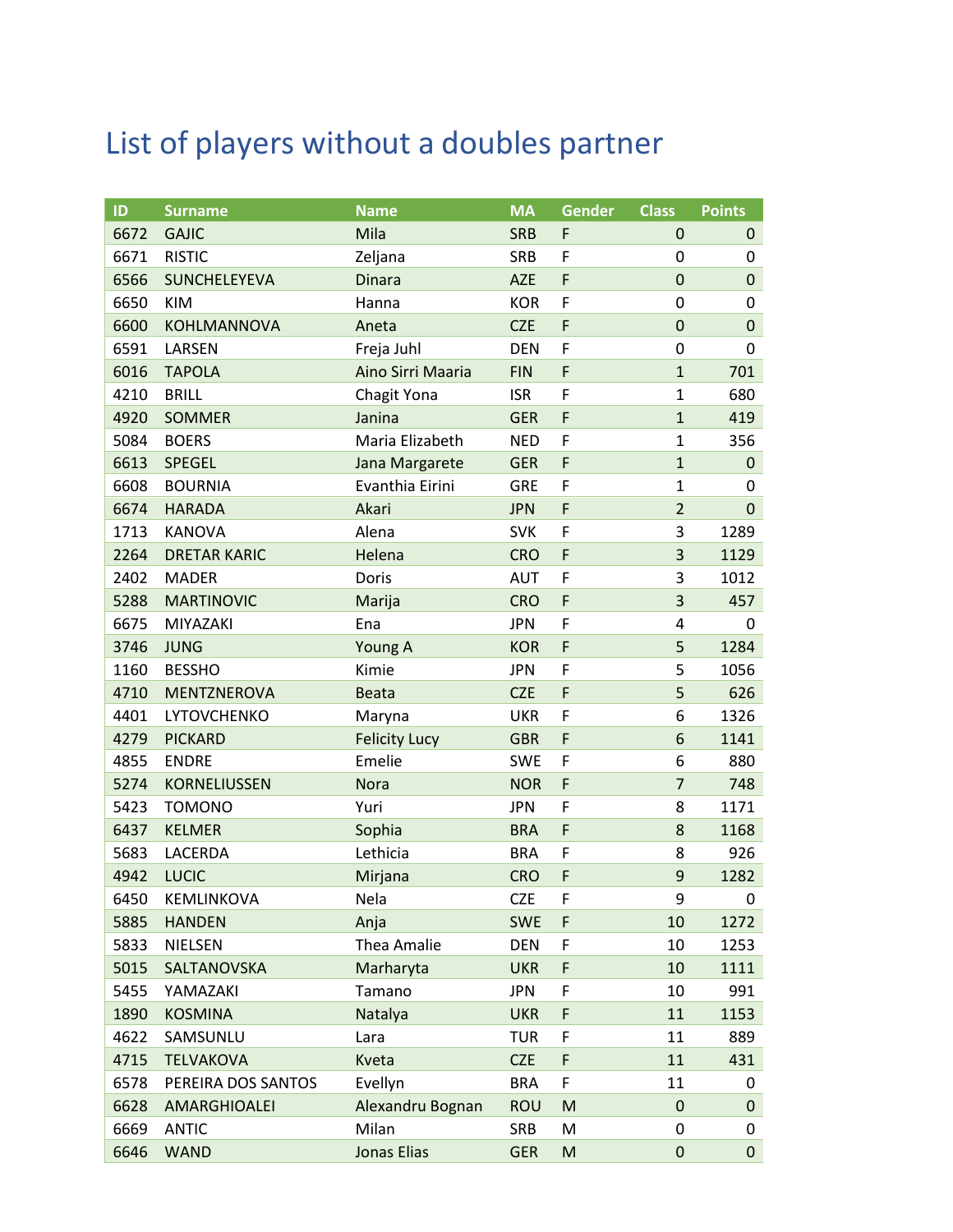| 6627 | <b>FLORESCU</b>          | George Emilian          | <b>ROU</b> | M                                                                                                          | 0                       | 0           |
|------|--------------------------|-------------------------|------------|------------------------------------------------------------------------------------------------------------|-------------------------|-------------|
| 6629 | <b>DUMITRU</b>           | <b>Gheorghe Valeriu</b> | <b>ROU</b> | M                                                                                                          | $\mathbf 0$             | $\pmb{0}$   |
| 6631 | <b>NOVOTNY</b>           | Tomas                   | <b>CZE</b> | M                                                                                                          | 0                       | 0           |
| 6679 | <b>MUSKA</b>             | Jan                     | <b>CZE</b> | M                                                                                                          | $\mathbf 0$             | $\mathbf 0$ |
| 6587 | SHARMA                   | Prakhar                 | <b>IND</b> | M                                                                                                          | 0                       | 0           |
| 6509 | <b>ATAMURATOV</b>        | Rasul                   | <b>UZB</b> | M                                                                                                          | $\mathbf 0$             | $\mathbf 0$ |
| 6586 | <b>BABAYEV</b>           | Sahib                   | AZE        | M                                                                                                          | 0                       | 0           |
| 6599 | <b>SEFT</b>              | Marcel                  | <b>ROU</b> | M                                                                                                          | $\mathbf 0$             | $\mathbf 0$ |
| 6510 | KHAMRAEV                 | Izzatbek                | <b>UZB</b> | M                                                                                                          | $\mathbf 0$             | 0           |
| 2940 | <b>DAVIES</b>            | Robert                  | <b>GBR</b> | M                                                                                                          | $\mathbf{1}$            | 867         |
| 4598 | <b>MATTHEWS</b>          | Thomas                  | <b>GBR</b> | M                                                                                                          | $\mathbf{1}$            | 822         |
| 5572 | <b>KIM</b>               | Hakjin                  | <b>KOR</b> | $\mathsf{M}% _{T}=\mathsf{M}_{T}\!\left( a,b\right) ,\ \mathsf{M}_{T}=\mathsf{M}_{T}\!\left( a,b\right) ,$ | $\mathbf{1}$            | 765         |
| 2662 | <b>KELLER</b>            | Sylvio                  | SUI        | M                                                                                                          | $\mathbf{1}$            | 675         |
| 6017 | <b>NATUNEN</b>           | Timo Kalevi             | <b>FIN</b> | M                                                                                                          | $\mathbf{1}$            | 657         |
| 4288 | <b>KAMIEN</b>            | Marian                  | <b>SVK</b> | M                                                                                                          | $\mathbf{1}$            | 527         |
| 3689 | <b>JAKIMCZUK</b>         | <b>Tomasz</b>           | <b>POL</b> | $\mathsf{M}% _{T}=\mathsf{M}_{T}\!\left( a,b\right) ,\ \mathsf{M}_{T}=\mathsf{M}_{T}\!\left( a,b\right) ,$ | $\overline{2}$          | 957         |
| 2971 | <b>MICHAUD</b>           | Julien                  | <b>FRA</b> | M                                                                                                          | $\overline{2}$          | 820         |
| 4503 | <b>BARUCH</b>            | Chen                    | <b>ISR</b> | M                                                                                                          | $\overline{2}$          | 494         |
| 6466 | <b>RODRIGUEZ</b>         | Daniel                  | <b>ESP</b> | M                                                                                                          | $\overline{2}$          | 0           |
| 6614 | <b>KOCHLI</b>            | Kevin                   | SUI        | M                                                                                                          | $\overline{2}$          | $\mathbf 0$ |
| 3106 | PETRUNIV                 | Vasyl                   | <b>UKR</b> | M                                                                                                          | 3                       | 1123        |
| 4502 | <b>JUDGE</b>             | Colin                   | <b>IRL</b> | M                                                                                                          | 3                       | 1071        |
| 1528 | <b>CZERWINSKI</b>        | Mariusz                 | <b>POL</b> | M                                                                                                          | 3                       | 995         |
| 4837 | <b>GEULIANS</b>          | Francois                | <b>FRA</b> | M                                                                                                          | 3                       | 875         |
| 993  | <b>BEN ASOR</b>          | Shmuel                  | <b>ISR</b> | M                                                                                                          | 3                       | 806         |
| 2333 | <b>ACOSTA</b>            | Gonzalo                 | <b>URU</b> | M                                                                                                          | 3                       | 793         |
| 5002 | <b>DIRLEA</b>            | loan                    | ROU        | M                                                                                                          | 3                       | 792         |
| 5722 | <b>KAZIYEV</b>           | Yerlan                  | <b>KAZ</b> | $\mathsf{M}% _{T}=\mathsf{M}_{T}\!\left( a,b\right) ,\ \mathsf{M}_{T}=\mathsf{M}_{T}\!\left( a,b\right) ,$ | 3                       | 249         |
| 2279 | SPALJ                    | Tomislav                | <b>CRO</b> | M                                                                                                          | 4                       | 1091        |
| 2407 | <b>MESZAROS</b>          | Andrej                  | <b>SVK</b> | M                                                                                                          | $\overline{\mathbf{r}}$ | 973         |
| 5421 | SAITO                    | Genki                   | JPN        | M                                                                                                          | 4                       | 960         |
| 2530 | <b>IFROSA</b>            | Petru                   | <b>ROU</b> | M                                                                                                          | $\overline{4}$          | 823         |
| 5234 | VEGSUND                  | Sebastian Brandal       | <b>NOR</b> | M                                                                                                          | 4                       | 803         |
| 6681 | <b>FREIRE DE MORAES</b>  | Carlos Eduardo          | <b>BRA</b> | M                                                                                                          | 4                       | $\mathbf 0$ |
| 5088 | <b>HARDIYANTO</b>        | Tatok                   | INA        | M                                                                                                          | 5                       | 1080        |
| 5010 | DOI                      | Kentaro                 | <b>JPN</b> | M                                                                                                          | 5                       | 878         |
| 5077 | <b>OLSSON</b>            | David Karl              | SWE        | M                                                                                                          | 5                       | 863         |
| 6528 | <b>CARVALHAL ARABIAN</b> | Lucas                   | <b>BRA</b> | M                                                                                                          | 5                       | 785         |
| 6287 | NAKAMURA                 | Ryota                   | <b>JPN</b> | M                                                                                                          | 5                       | 776         |
| 4444 | <b>ROELOFS</b>           | Sem                     | <b>NED</b> | M                                                                                                          | 5                       | 740         |
| 1459 | <b>PAULSEN</b>           | <b>Rolf Eric</b>        | <b>NOR</b> | M                                                                                                          | 5                       | 0           |
| 6453 | <b>CURIC</b>             | Nemamja                 | <b>SRB</b> | M                                                                                                          | 5                       | 0           |
| 3115 | <b>KNEUSS</b>            | Valentin                | SUI        | M                                                                                                          | 6                       | 1104        |
| 6183 | <b>EMINOVIC</b>          | Haris                   | BIH        | M                                                                                                          | 6                       | 1004        |
| 6096 | <b>HNIZDO</b>            | Petr                    | <b>CZE</b> | M                                                                                                          | 6                       | 849         |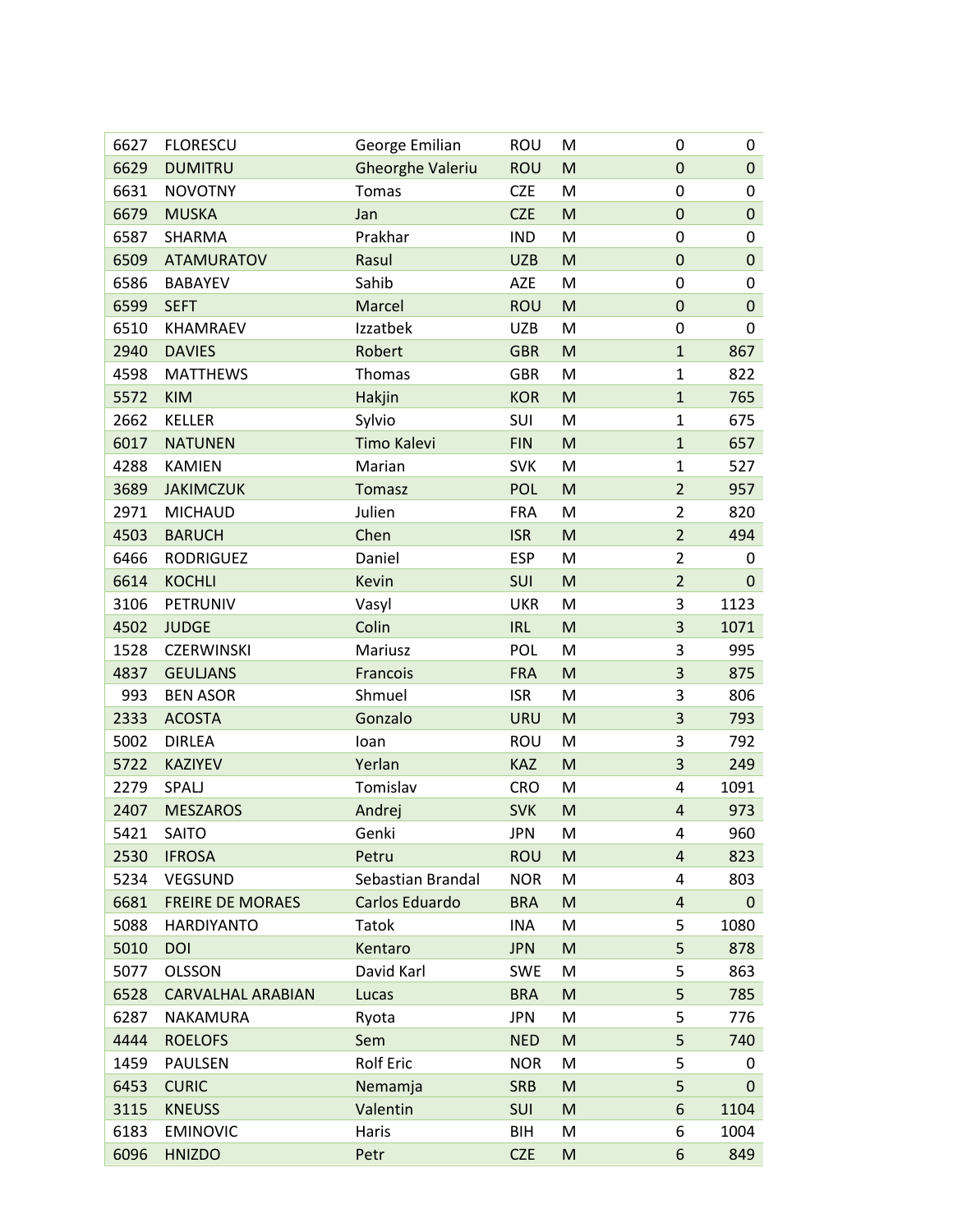| 5841 | <b>JELINEK</b>      | Kristian             | <b>CZE</b> | M                                                                                                          | 6              | 522       |
|------|---------------------|----------------------|------------|------------------------------------------------------------------------------------------------------------|----------------|-----------|
| 6676 | <b>CHIHARA</b>      | <b>Takuro</b>        | <b>JPN</b> | M                                                                                                          | 6              | $\pmb{0}$ |
| 6376 | <b>SCHNAKE</b>      | Bjoern               | <b>GER</b> | M                                                                                                          | $\overline{7}$ | 1395      |
| 2758 | <b>DOURBECKER</b>   | <b>Kevin</b>         | <b>FRA</b> | M                                                                                                          | $\overline{7}$ | 1323      |
| 3852 | <b>JOZIC</b>        | Pavao                | <b>CRO</b> | M                                                                                                          | 7              | 1275      |
| 5181 | <b>KITA</b>         | Hiromoto             | <b>JPN</b> | M                                                                                                          | $\overline{7}$ | 1191      |
| 1336 | <b>ROSENAST</b>     | Thomas               | SUI        | M                                                                                                          | 7              | 1092      |
| 5680 | <b>FONSECA</b>      | Paulo Henrique       | <b>BRA</b> | M                                                                                                          | $\overline{7}$ | 1036      |
| 5730 | <b>SCHEIBER</b>     | Christian            | <b>AUT</b> | M                                                                                                          | $\overline{7}$ | 899       |
| 6168 | <b>BAHAT</b>        | Hadar                | <b>ISR</b> | M                                                                                                          | $\overline{7}$ | $\pmb{0}$ |
| 6677 | <b>TSUNODA</b>      | Setsu                | <b>JPN</b> | M                                                                                                          | $\overline{7}$ | 0         |
| 188  | <b>LEDOUX</b>       | <b>Marc Philippe</b> | <b>BEL</b> | $\mathsf{M}% _{T}=\mathsf{M}_{T}\!\left( a,b\right) ,\ \mathsf{M}_{T}=\mathsf{M}_{T}\!\left( a,b\right) ,$ | 8              | 1503      |
| 1015 | <b>GLIKMAN</b>      | Zeev                 | <b>ISR</b> | M                                                                                                          | 8              | 1391      |
| 6331 | <b>RADUKIC</b>      | Aleksej              | <b>SRB</b> | M                                                                                                          | 8              | 1345      |
| 865  | ZBORAI              | Gyula Istvan         | <b>HUN</b> | M                                                                                                          | 8              | 1285      |
| 3934 | <b>SATO</b>         | Hiromi               | <b>JPN</b> | M                                                                                                          | 8              | 974       |
| 5023 | <b>JOHANSEN</b>     | Fredrik              | <b>NOR</b> | M                                                                                                          | 8              | 961       |
| 6472 | <b>DIAZ</b>         | Alejandro            | <b>ESP</b> | M                                                                                                          | 8              | 953       |
| 6451 | <b>BROZEK</b>       | Miroslav             | <b>CZE</b> | M                                                                                                          | 8              | 896       |
| 5630 | <b>BOROLEANU</b>    | Robert Marian        | <b>ROU</b> | M                                                                                                          | 8              | 608       |
| 6329 | <b>LICHTIN</b>      | Fabian               | SUI        | M                                                                                                          | 8              | 0         |
| 6444 | SADECKY             | Peter                | <b>SVK</b> | M                                                                                                          | 8              | $\pmb{0}$ |
| 4485 | <b>IWABUCHI</b>     | Koyo                 | <b>JPN</b> | M                                                                                                          | 9              | 1606      |
| 5858 | <b>STACEY</b>       | Joshua               | <b>GBR</b> | $\mathsf{M}% _{T}=\mathsf{M}_{T}\!\left( a,b\right) ,\ \mathsf{M}_{T}=\mathsf{M}_{T}\!\left( a,b\right) ,$ | 9              | 1603      |
| 2680 | CARDONA             | Jorge                | <b>ESP</b> | M                                                                                                          | 9              | 1599      |
| 6028 | <b>CEPAS</b>        | Ander                | <b>ESP</b> | M                                                                                                          | 9              | 1493      |
| 3693 | <b>KONSTANTYN</b>   | Pawel                | <b>POL</b> | M                                                                                                          | 9              | 1254      |
| 4111 | <b>PULPAN</b>       | David                | <b>CZE</b> | M                                                                                                          | 9              | 1236      |
| 5536 | DOS SANTOS CARVALHO | Lucas                | <b>BRA</b> | M                                                                                                          | 9              | 1142      |
| 5802 | <b>KUSNANTO</b>     | Kusnanto             | <b>INA</b> | M                                                                                                          | 9              | 1057      |
| 6097 | ABE                 | Hayuma               | JPN        | M                                                                                                          | 9              | 1000      |
| 4166 | <b>CHOJNOWSKI</b>   | Patryk               | <b>POL</b> | M                                                                                                          | 10             | 1908      |
| 4011 | <b>JACOBS</b>       | Dian David Mickael   | <b>INA</b> | M                                                                                                          | 10             | 1786      |
| 6502 | <b>FUNAYAMA</b>     | Mahiro               | <b>JPN</b> | M                                                                                                          | 10             | 1430      |
| 6092 | <b>WLODYKA</b>      | Pawel                | <b>POL</b> | M                                                                                                          | 10             | 1276      |
| 6342 | <b>WAGNER</b>       | Mio                  | <b>GER</b> | M                                                                                                          | 10             | 1205      |
| 5663 | <b>DIAKOUMAKOS</b>  | Alexandros           | <b>GRE</b> | M                                                                                                          | 10             | 1163      |
| 5795 | <b>MATARO</b>       | Edgar                | <b>ESP</b> | M                                                                                                          | 10             | 1039      |
| 5794 | LOPEZ               | Marlon               | <b>ESP</b> | M                                                                                                          | 10             | 610       |
| 5972 | <b>BEGLARYAN</b>    | Gevorg               | <b>ARM</b> | M                                                                                                          | 10             | 0         |
| 6680 | DE OLIVEIRA ANTUNES | Gabriel              | <b>BRA</b> | M                                                                                                          | 10             | 0         |
| 6678 | <b>KOBAYASHI</b>    | Kodai                | <b>JPN</b> | M                                                                                                          | 10             | 0         |
| 5741 | <b>HARTIG</b>       | Florian              | <b>GER</b> | M                                                                                                          | 11             | 1150      |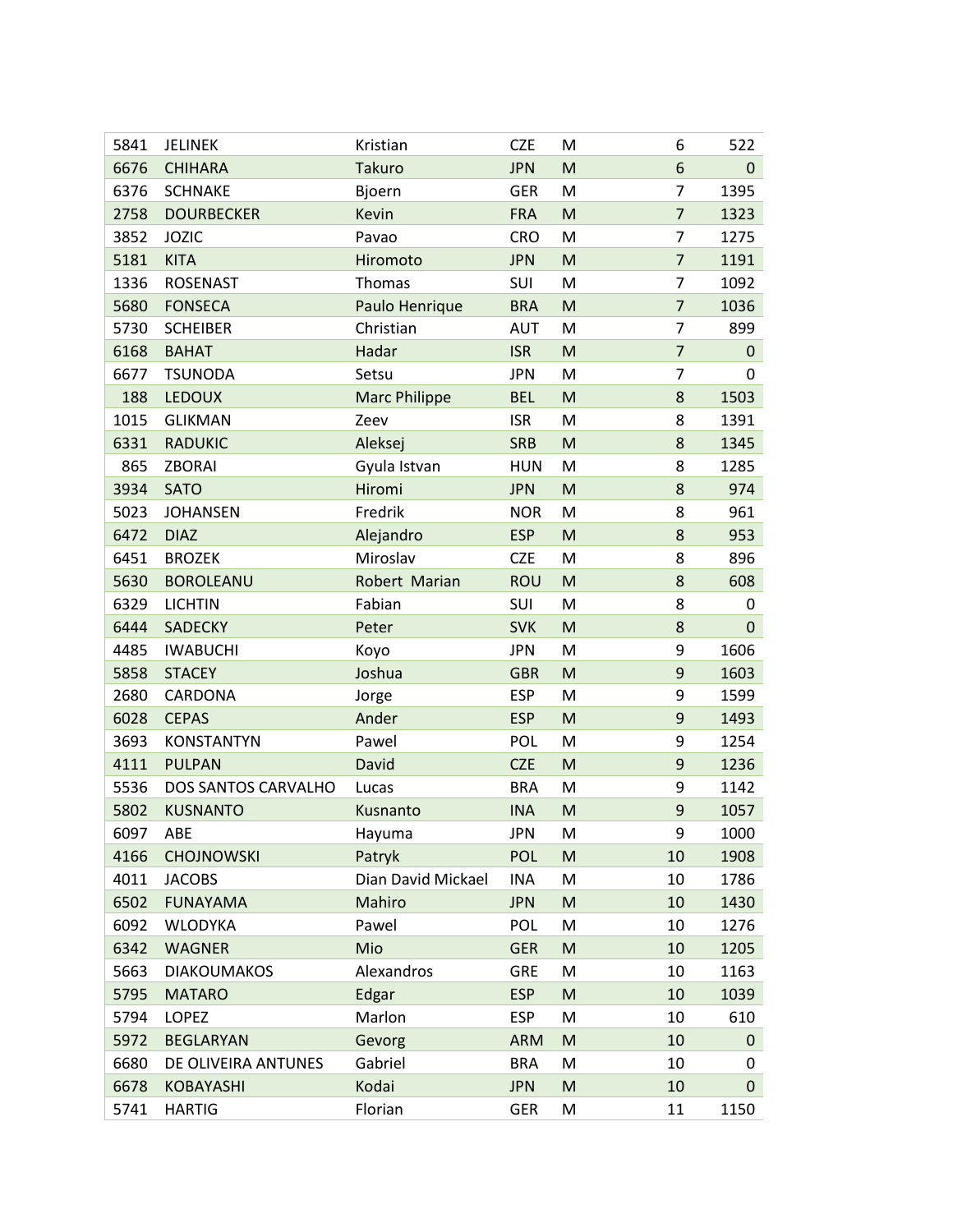## List of players without a MIXED doubles partner

| ID   | <b>Surname</b>      | <b>Name</b>             | <b>MA</b>  | <b>Gender</b> | <b>Class</b>     | <b>Points</b> |
|------|---------------------|-------------------------|------------|---------------|------------------|---------------|
| 6566 | <b>SUNCHELEYEVA</b> | <b>Dinara</b>           | <b>AZE</b> | F             | $\mathbf 0$      | $\pmb{0}$     |
| 6671 | <b>RISTIC</b>       | Zeljana                 | <b>SRB</b> | F             | 0                | 0             |
| 6672 | <b>GAJIC</b>        | Mila                    | <b>SRB</b> | F             | $\mathbf 0$      | $\pmb{0}$     |
| 6650 | KIM                 | Hanna                   | <b>KOR</b> | F             | $\mathbf 0$      | 0             |
| 4210 | <b>BRILL</b>        | <b>Chagit Yona</b>      | <b>ISR</b> | F             | $\mathbf{1}$     | 680           |
| 4920 | SOMMER              | Janina                  | <b>GER</b> | F             | 1                | 419           |
| 5084 | <b>BOERS</b>        | Maria Elizabeth         | <b>NED</b> | F             | $\mathbf{1}$     | 356           |
| 6613 | SPEGEL              | Jana Margarete          | <b>GER</b> | F             | 1                | 0             |
| 6674 | <b>HARADA</b>       | Akari                   | <b>JPN</b> | F             | $\overline{2}$   | $\pmb{0}$     |
| 5288 | <b>MARTINOVIC</b>   | Marija                  | <b>CRO</b> | F             | 3                | 457           |
| 6675 | MIYAZAKI            | Ena                     | <b>JPN</b> | F             | 4                | $\pmb{0}$     |
| 3746 | <b>JUNG</b>         | Young A                 | <b>KOR</b> | F             | 5                | 1284          |
| 1160 | <b>BESSHO</b>       | Kimie                   | <b>JPN</b> | F             | 5                | 1056          |
| 4279 | PICKARD             | <b>Felicity Lucy</b>    | <b>GBR</b> | F             | 6                | 1141          |
| 6276 | <b>CAILLAUD</b>     | Morgen                  | <b>FRA</b> | F             | 6                | 1024          |
| 5886 | <b>STADLER</b>      | Cajsa                   | <b>SWE</b> | F             | 6                | 944           |
| 6458 | <b>JABLONKA</b>     | <b>Barbara</b>          | POL        | F             | 6                | 904           |
| 4855 | <b>ENDRE</b>        | Emelie                  | <b>SWE</b> | F             | 6                | 880           |
| 3638 | <b>DRAKONAKI</b>    | Eirini                  | <b>GRE</b> | F             | 6                | $\pmb{0}$     |
| 5436 | SAND                | Smilla Agnes Linnea     | <b>SWE</b> | F             | 7                | 971           |
| 5498 | ORYNBAYEVA          | Raushan                 | KAZ        | F             | $\overline{7}$   | 694           |
| 5030 | GONZALEZ            | Pilar                   | <b>ESP</b> | F             | 7                | 671           |
| 6240 | <b>YEM</b>          | Flora                   | <b>KAZ</b> | F             | $\overline{7}$   | $\mathbf 0$   |
| 5423 | <b>TOMONO</b>       | Yuri                    | <b>JPN</b> | F             | 8                | 1171          |
| 5683 | <b>LACERDA</b>      | Lethicia                | <b>BRA</b> | F             | 8                | 926           |
| 6471 | <b>MARTINEZ</b>     | Olaia                   | <b>ESP</b> | F             | 8                | 725           |
| 3887 | <b>PEK</b>          | Karolina                | <b>POL</b> | F             | 9                | 1561          |
| 1522 | <b>PARTYKA</b>      | Natalia                 | <b>POL</b> | F             | 10               | 1660          |
| 5885 | <b>HANDEN</b>       | Anja                    | <b>SWE</b> | F             | 10               | 1272          |
| 5015 | SALTANOVSKA         | Marharyta               | <b>UKR</b> | F             | 10               | 1111          |
| 5455 | YAMAZAKI            | Tamano                  | <b>JPN</b> | F             | 10               | 991           |
| 1890 | <b>KOSMINA</b>      | Natalya                 | <b>UKR</b> | F             | 11               | 1153          |
| 5995 | <b>ACER</b>         | Ebru                    | <b>TUR</b> | F             | 11               | 1089          |
| 1526 | <b>LYSIAK</b>       | Krystyna Maria          | POL        | F             | 11               | 1074          |
| 5994 | <b>TURK</b>         | Sumeyra                 | <b>TUR</b> | F             | 11               | 923           |
| 4622 | SAMSUNLU            | Lara                    | <b>TUR</b> | F             | 11               | 889           |
| 6578 | PEREIRA DOS SANTOS  | Evellyn                 | <b>BRA</b> | F             | 11               | $\mathbf 0$   |
| 6599 | <b>SEFT</b>         | Marcel                  | <b>ROU</b> | M             | 0                | 0             |
| 6628 | AMARGHIOALEI        | Alexandru Bognan        | <b>ROU</b> | M             | $\pmb{0}$        | $\pmb{0}$     |
| 6627 | <b>FLORESCU</b>     | George Emilian          | <b>ROU</b> | M             | $\boldsymbol{0}$ | 0             |
| 6629 | <b>DUMITRU</b>      | <b>Gheorghe Valeriu</b> | <b>ROU</b> | M             | $\pmb{0}$        | $\pmb{0}$     |
| 6669 | <b>ANTIC</b>        | Milan                   | SRB        | M             | $\pmb{0}$        | 0             |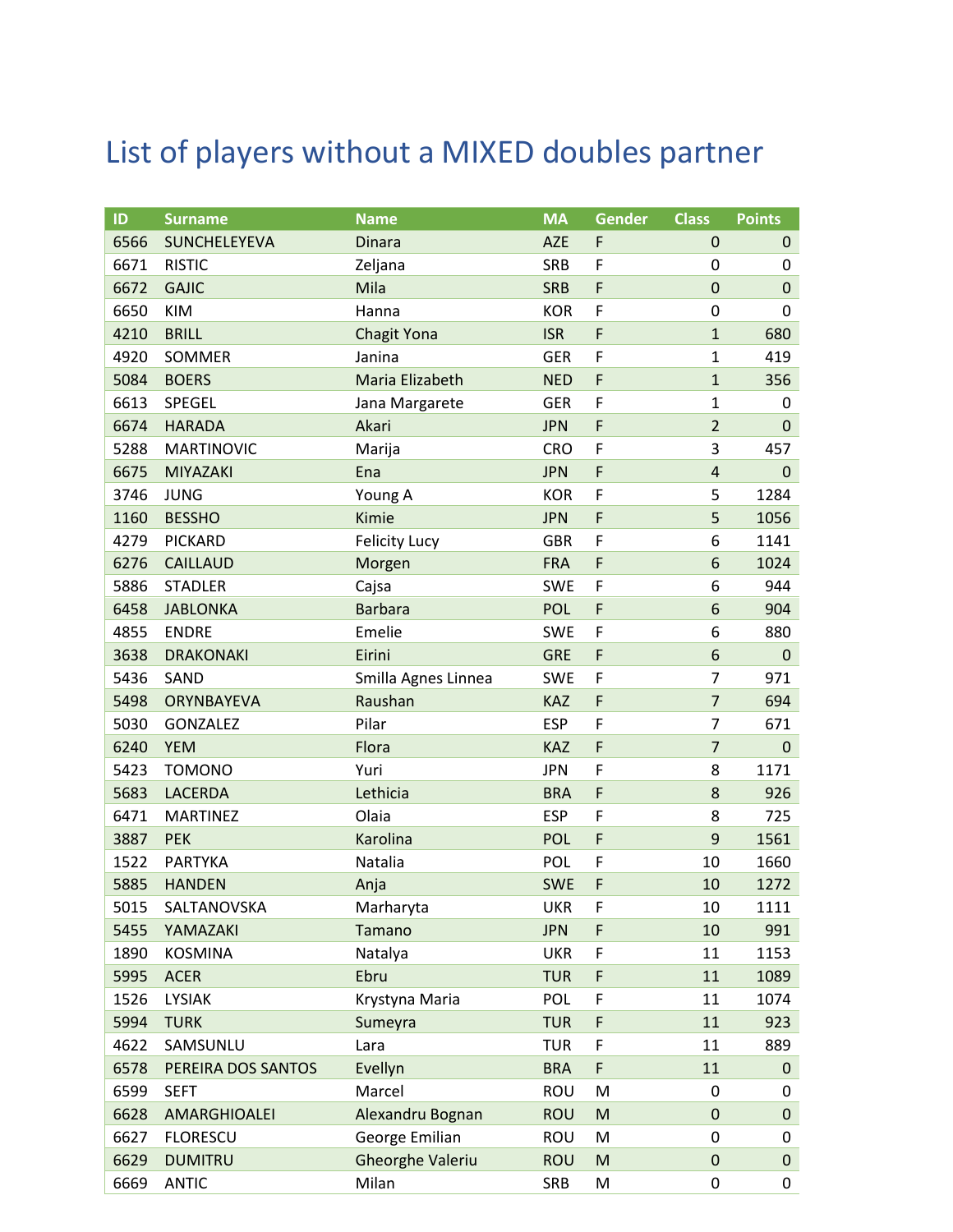| 6670 | <b>STOJILJKOVIC</b>    | <b>Milos</b>                  | <b>SRB</b> | M                                                                                                          | 0              | $\mathbf 0$ |
|------|------------------------|-------------------------------|------------|------------------------------------------------------------------------------------------------------------|----------------|-------------|
| 6631 | <b>NOVOTNY</b>         | Tomas                         | <b>CZE</b> | M                                                                                                          | 0              | 0           |
| 6646 | <b>WAND</b>            | <b>Jonas Elias</b>            | <b>GER</b> | M                                                                                                          | 0              | $\pmb{0}$   |
| 6509 | <b>ATAMURATOV</b>      | Rasul                         | <b>UZB</b> | M                                                                                                          | 0              | 0           |
| 6510 | <b>KHAMRAEV</b>        | Izzatbek                      | <b>UZB</b> | M                                                                                                          | $\pmb{0}$      | 0           |
| 6586 | <b>BABAYEV</b>         | Sahib                         | <b>AZE</b> | M                                                                                                          | $\pmb{0}$      | 0           |
| 6587 | <b>SHARMA</b>          | Prakhar                       | <b>IND</b> | M                                                                                                          | $\pmb{0}$      | $\mathbf 0$ |
| 2940 | <b>DAVIES</b>          | Robert                        | <b>GBR</b> | M                                                                                                          | $\mathbf{1}$   | 867         |
| 4598 | <b>MATTHEWS</b>        | Thomas                        | <b>GBR</b> | M                                                                                                          | $\mathbf{1}$   | 822         |
| 5572 | <b>KIM</b>             | Hakjin                        | <b>KOR</b> | M                                                                                                          | 1              | 765         |
| 2662 | <b>KELLER</b>          | Sylvio                        | SUI        | M                                                                                                          | $\mathbf{1}$   | 675         |
| 6017 | <b>NATUNEN</b>         | Timo Kalevi                   | <b>FIN</b> | M                                                                                                          | 1              | 657         |
| 5224 | <b>PAPIRER</b>         | Alan Rene Jean                | <b>FRA</b> | M                                                                                                          | $\mathbf{1}$   | 651         |
| 6366 | <b>CHRYSSIKOS</b>      | Gregorios                     | <b>GRE</b> | M                                                                                                          | $\mathbf{1}$   | 0           |
| 2327 | <b>YEZYK</b>           | Oleksandr                     | <b>UKR</b> | M                                                                                                          | $\overline{2}$ | 1024        |
| 2922 | <b>SUCHANEK</b>        | Jiri                          | <b>CZE</b> | M                                                                                                          | $\overline{2}$ | 982         |
| 3689 | <b>JAKIMCZUK</b>       | Tomasz                        | <b>POL</b> | M                                                                                                          | $\overline{2}$ | 957         |
| 2941 | <b>SASTRE</b>          | Iker                          | <b>ESP</b> | M                                                                                                          | $\overline{2}$ | 953         |
| 3845 | <b>MARCIO DA COSTA</b> | Guilherme                     | <b>BRA</b> | M                                                                                                          | $\overline{2}$ | 953         |
| 222  | CONCEICAO ESPINDOLA    | Iranildo                      | <b>BRA</b> | M                                                                                                          | $\overline{2}$ | 843         |
| 2971 | <b>MICHAUD</b>         | Julien                        | <b>FRA</b> | M                                                                                                          | $\overline{2}$ | 820         |
| 2047 | <b>GAUDRY</b>          | Teddy                         | <b>FRA</b> | M                                                                                                          | $\overline{2}$ | 731         |
| 99   | <b>RUEP</b>            | Hans                          | <b>AUT</b> | M                                                                                                          | $\overline{2}$ | 728         |
| 5427 | <b>GULYK</b>           | Roman                         | <b>UKR</b> | M                                                                                                          | $\overline{2}$ | 686         |
| 4503 | <b>BARUCH</b>          | Chen                          | <b>ISR</b> | M                                                                                                          | $\overline{2}$ | 494         |
| 6606 | LOVAS                  | Peter                         | <b>SVK</b> | M                                                                                                          | $\overline{2}$ | 0           |
| 6466 | <b>RODRIGUEZ</b>       | Daniel                        | <b>ESP</b> | M                                                                                                          | $\overline{2}$ | 0           |
| 6614 | <b>KOCHLI</b>          | Kevin                         | SUI        | M                                                                                                          | $\overline{2}$ | 0           |
| 5729 | <b>PAUGER</b>          | Daniel                        | <b>AUT</b> | M                                                                                                          | $\overline{2}$ | 0           |
| 2677 | <b>OHGREN</b>          | <b>Carl Alexander Mattias</b> | <b>SWE</b> | M                                                                                                          | 3              | 1227        |
| 3106 | <b>PETRUNIV</b>        | Vasyl                         | <b>UKR</b> | $\mathsf{M}% _{T}=\mathsf{M}_{T}\!\left( a,b\right) ,\ \mathsf{M}_{T}=\mathsf{M}_{T}\!\left( a,b\right) ,$ | 3              | 1123        |
| 4502 | <b>JUDGE</b>           | Colin                         | <b>IRL</b> | M                                                                                                          | 3              | 1071        |
| 5027 | <b>RODRIGUEZ</b>       | Roberto Eder                  | <b>ESP</b> | M                                                                                                          | 3              | 1015        |
| 4493 | <b>NOEL</b>            | Sylvain                       | <b>FRA</b> | M                                                                                                          | 3              | 1006        |
| 1528 | <b>CZERWINSKI</b>      | Mariusz                       | <b>POL</b> | M                                                                                                          | 3              | 995         |
| 5297 | <b>HOLIK</b>           | Vratislav                     | <b>CZE</b> | M                                                                                                          | 3              | 836         |
| 5834 | <b>BRADASEVIC</b>      | Sinisa                        | <b>SRB</b> | M                                                                                                          | 3              | 810         |
| 993  | <b>BEN ASOR</b>        | Shmuel                        | <b>ISR</b> | M                                                                                                          | 3              | 806         |
| 6044 | ADJAL                  | Yorick                        | <b>FRA</b> | M                                                                                                          | 3              | 806         |
| 2333 | <b>ACOSTA</b>          | Gonzalo                       | URU        | M                                                                                                          | 3              | 793         |
| 5002 | <b>DIRLEA</b>          | Ioan                          | <b>ROU</b> | ${\sf M}$                                                                                                  | 3              | 792         |
| 6026 | GONZALEZ               | Iker                          | <b>ESP</b> | M                                                                                                          | 3              | 690         |
| 4220 | <b>GRAF</b>            | Marc                          | <b>AUT</b> | M                                                                                                          | 3              | 677         |
| 5722 | KAZIYEV                | Yerlan                        | KAZ        | M                                                                                                          | 3              | 249         |
| 6089 |                        |                               |            |                                                                                                            |                |             |
|      | <b>CHAMOT</b>          | Janusz                        | <b>POL</b> | M                                                                                                          | 3              | $\pmb{0}$   |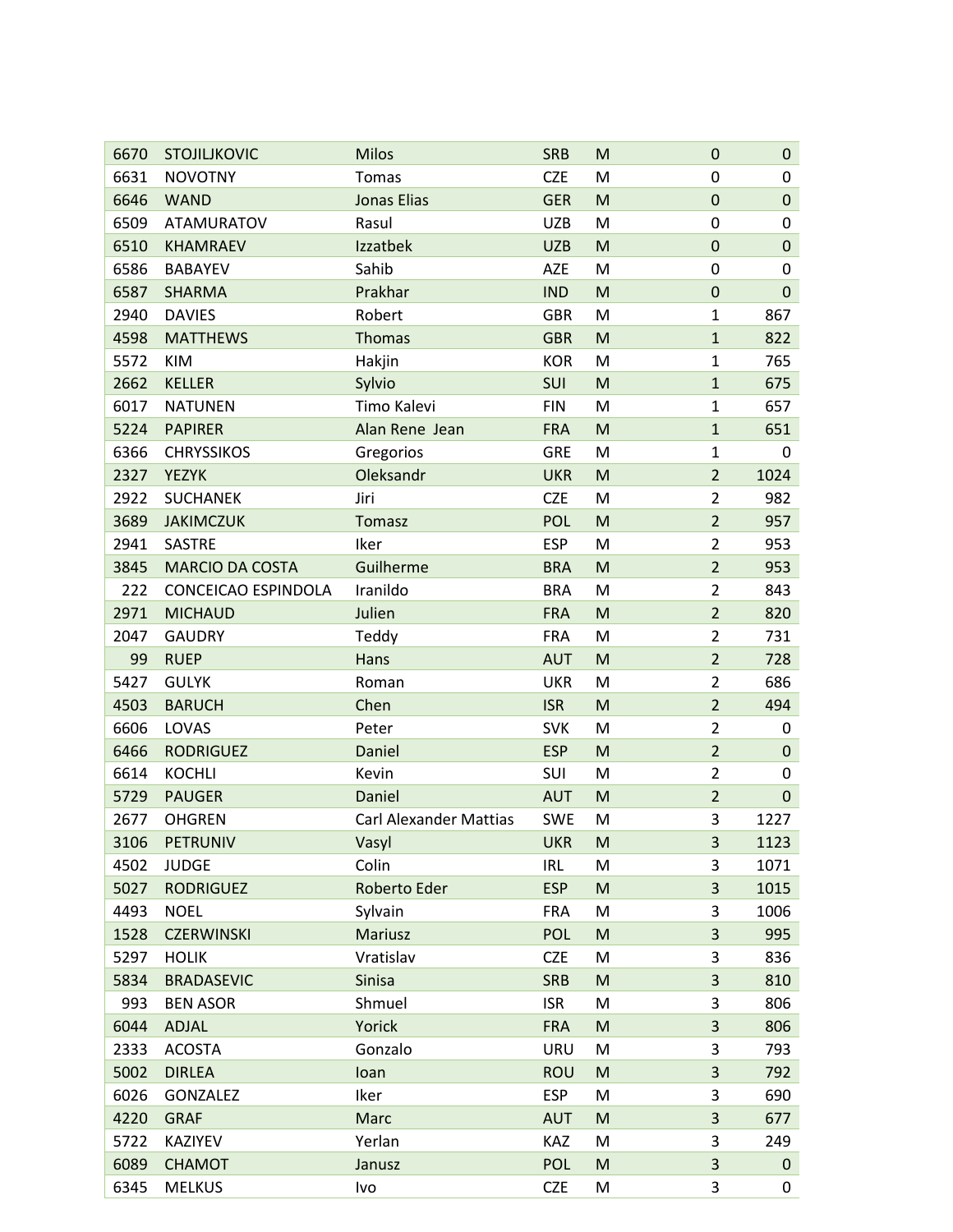| 2408 | <b>MIHALIK</b>          | Peter                | <b>SVK</b> | M | 4                       | 1165        |
|------|-------------------------|----------------------|------------|---|-------------------------|-------------|
| 885  | <b>ASTAN</b>            | Adyos                | <b>INA</b> | M | 4                       | 1165        |
| 5838 | <b>NACHAZEL</b>         | Filip                | <b>CZE</b> | M | $\overline{\mathbf{r}}$ | 1160        |
| 542  | <b>MARTIN</b>           | Emeric               | <b>FRA</b> | M | 4                       | 1060        |
| 6058 | <b>GUNAYA</b>           | Yayang               | <b>INA</b> | M | $\overline{4}$          | 1015        |
| 2407 | <b>MESZAROS</b>         | Andrej               | <b>SVK</b> | M | 4                       | 973         |
| 5421 | <b>SAITO</b>            | Genki                | <b>JPN</b> | M | $\overline{4}$          | 960         |
| 4277 | ZAK                     | Jiri                 | <b>CZE</b> | M | 4                       | 879         |
| 2530 | <b>IFROSA</b>           | Petru                | <b>ROU</b> | M | 4                       | 823         |
| 5234 | <b>VEGSUND</b>          | Sebastian Brandal    | <b>NOR</b> | M | 4                       | 803         |
| 5449 | <b>STAMENKOVIC</b>      | Bojan                | <b>SRB</b> | M | 4                       | 708         |
| 3504 | <b>ILIC</b>             | Nebojsa              | <b>SRB</b> | M | 4                       | 627         |
| 6681 | <b>FREIRE DE MORAES</b> | Carlos Eduardo       | <b>BRA</b> | M | $\overline{4}$          | $\mathbf 0$ |
| 5088 | <b>HARDIYANTO</b>       | <b>Tatok</b>         | <b>INA</b> | M | 5                       | 1080        |
| 6005 | <b>NYHOLM</b>           | <b>Isak Anders</b>   | <b>SWE</b> | M | 5                       | 910         |
| 5010 | DOI                     | Kentaro              | <b>JPN</b> | M | 5                       | 878         |
| 5077 | <b>OLSSON</b>           | David Karl           | <b>SWE</b> | M | 5                       | 863         |
| 6528 | CARVALHAL ARABIAN       | Lucas                | <b>BRA</b> | M | 5                       | 785         |
| 6287 | <b>NAKAMURA</b>         | Ryota                | <b>JPN</b> | M | 5                       | 776         |
| 4444 | <b>ROELOFS</b>          | Sem                  | <b>NED</b> | M | 5                       | 740         |
| 5299 | <b>TESAR</b>            | <b>Milos</b>         | <b>CZE</b> | M | 5                       | 617         |
| 1459 | <b>PAULSEN</b>          | <b>Rolf Eric</b>     | <b>NOR</b> | M | 5                       | 0           |
| 3691 | <b>STASZAK</b>          | Daniel               | <b>POL</b> | M | 5                       | 0           |
| 644  | KARABARDAK              | Paul Arif            | <b>GBR</b> | M | 6                       | 1310        |
| 4612 | <b>PERRY</b>            | <b>Martin Robert</b> | <b>GBR</b> | M | 6                       | 1201        |
| 5123 | <b>HERRAULT</b>         | Esteban              | <b>FRA</b> | M | 6                       | 1181        |
| 3115 | <b>KNEUSS</b>           | Valentin             | SUI        | M | 6                       | 1104        |
| 334  | <b>GREGOROVIC</b>       | Vjekoslav            | <b>CRO</b> | M | 6                       | 1073        |
| 4193 | <b>AZULAY</b>           | Michael Robert Oskar | <b>SWE</b> | M | 6                       | 1067        |
| 6183 | <b>EMINOVIC</b>         | <b>Haris</b>         | <b>BIH</b> | M | 6                       | 1004        |
| 5484 | <b>BRAK</b>             | Slawomir Miroslaw    | POL        | M | 6                       | 1000        |
| 5851 | <b>MULLER</b>           | <b>Benedikt</b>      | <b>GER</b> | M | 6                       | 936         |
| 6096 | <b>HNIZDO</b>           | Petr                 | <b>CZE</b> | M | 6                       | 849         |
| 5488 | <b>MAVRIS</b>           | Eleftherios          | <b>GRE</b> | M | 6                       | 628         |
| 5841 | <b>JELINEK</b>          | Kristian             | <b>CZE</b> | M | 6                       | 522         |
| 6676 | <b>CHIHARA</b>          | <b>Takuro</b>        | <b>JPN</b> | M | 6                       | 0           |
| 2771 | <b>BAYLEY</b>           | William John         | <b>GBR</b> | M | $\overline{7}$          | 1557        |
| 6376 | <b>SCHNAKE</b>          | <b>Bjoern</b>        | <b>GER</b> | M | $\overline{7}$          | 1395        |
| 5442 | <b>CHUDZICKI</b>        | Maksym Hubert        | POL        | M | $\overline{7}$          | 1372        |
| 2758 | <b>DOURBECKER</b>       | Kevin                | <b>FRA</b> | M | 7                       | 1323        |
| 4489 | <b>DEIGSLER</b>         | Michal               | <b>POL</b> | M | $\overline{7}$          | 1307        |
| 4857 | <b>HANSSON</b>          | Jonas                | <b>SWE</b> | M | $\overline{7}$          | 1270        |
| 386  | <b>HORUT</b>            | Daniel               | <b>CZE</b> | M | 7                       | 1243        |
| 5181 | <b>KITA</b>             | Hiromoto             | <b>JPN</b> | M | $\overline{7}$          | 1191        |
| 6477 | <b>MEYER</b>            | Henrik               | <b>GER</b> | M | 7                       | 1147        |
| 1336 | <b>ROSENAST</b>         | <b>Thomas</b>        | SUI        | M | $\overline{7}$          | 1092        |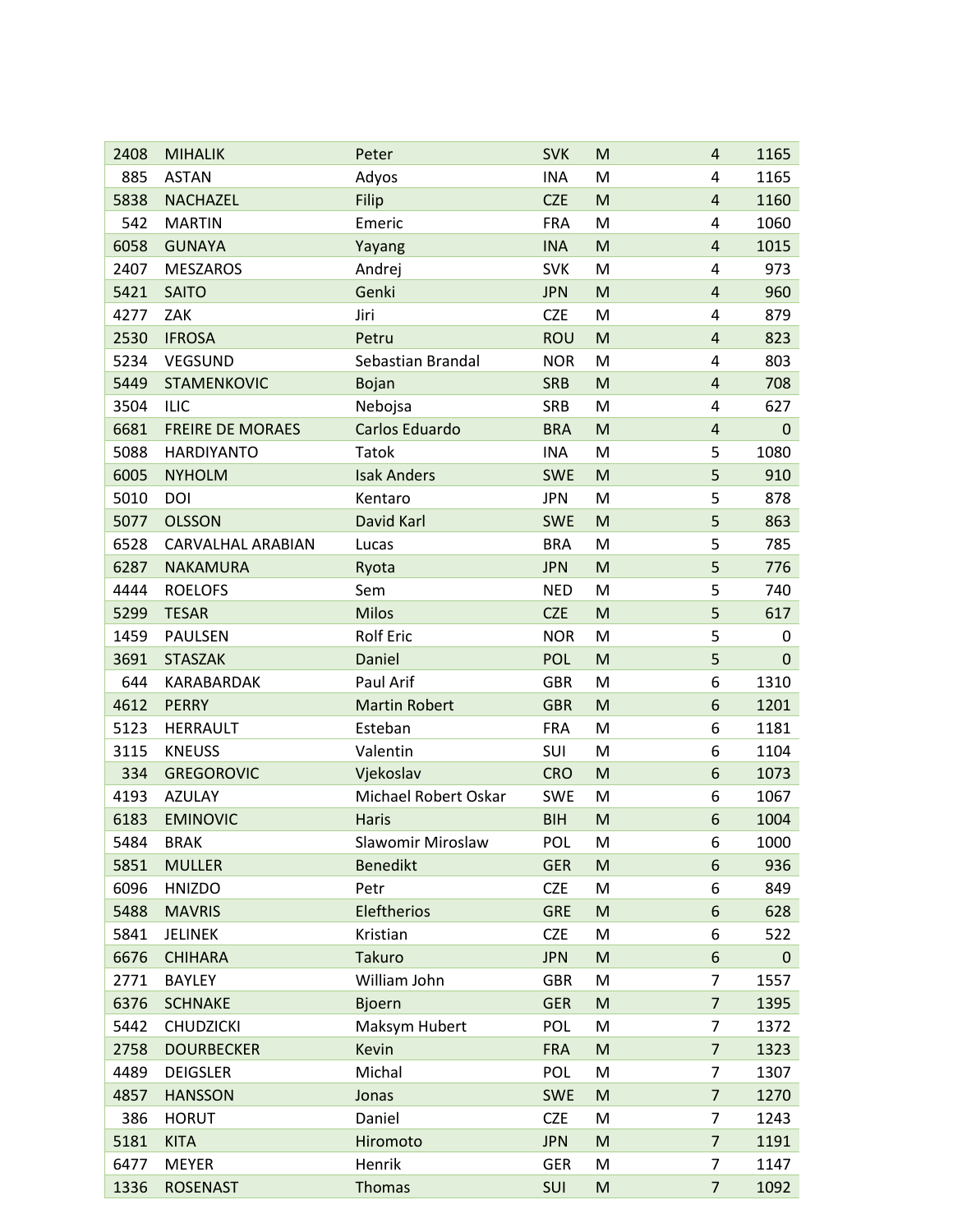| 5680 | <b>FONSECA</b>    | Paulo Henrique | <b>BRA</b> | M                                                                                                          | $\overline{7}$   | 1036      |
|------|-------------------|----------------|------------|------------------------------------------------------------------------------------------------------------|------------------|-----------|
| 389  | <b>LAMBERT</b>    | Zbynek         | <b>CZE</b> | M                                                                                                          | $\overline{7}$   | 979       |
| 5730 | <b>SCHEIBER</b>   | Christian      | <b>AUT</b> | M                                                                                                          | $\overline{7}$   | 899       |
| 4947 | RADOVANOVIC       | Mihajlo        | <b>SRB</b> | M                                                                                                          | $\overline{7}$   | 891       |
| 5437 | <b>GUSTAFSSON</b> | Sam Carl       | <b>SWE</b> | M                                                                                                          | $\overline{7}$   | 881       |
| 4615 | <b>EIER</b>       | <b>Dustin</b>  | <b>NED</b> | M                                                                                                          | $\overline{7}$   | 833       |
| 6371 | <b>PAREDIS</b>    | Yannick        | <b>NED</b> | M                                                                                                          | $\overline{7}$   | 808       |
| 6677 | <b>TSUNODA</b>    | Setsu          | <b>JPN</b> | M                                                                                                          | $\overline{7}$   | $\pmb{0}$ |
| 6330 | <b>BOGDANOVIC</b> | Ivan           | <b>SRB</b> | M                                                                                                          | 7                | 0         |
| 6168 | <b>BAHAT</b>      | Hadar          | <b>ISR</b> | M                                                                                                          | $\overline{7}$   | 0         |
| 4738 | <b>DIDUKH</b>     | Viktor         | <b>UKR</b> | M                                                                                                          | 8                | 1816      |
| 3119 | ANDERSSON         | Emil           | <b>SWE</b> | M                                                                                                          | 8                | 1583      |
| 4846 | <b>SHILTON</b>    | Billy          | <b>GBR</b> | M                                                                                                          | 8                | 1543      |
| 859  | <b>CSONKA</b>     | Andras         | <b>HUN</b> | M                                                                                                          | 8                | 1516      |
| 188  | <b>LEDOUX</b>     | Marc Philippe  | <b>BEL</b> | M                                                                                                          | 8                | 1503      |
| 1015 | <b>GLIKMAN</b>    | Zeev           | <b>ISR</b> | M                                                                                                          | 8                | 1391      |
| 6331 | RADUKIC           | Aleksej        | <b>SRB</b> | M                                                                                                          | 8                | 1345      |
| 865  | <b>ZBORAI</b>     | Gyula Istvan   | <b>HUN</b> | M                                                                                                          | $\bf 8$          | 1285      |
| 4804 | <b>MULYO</b>      | Banyu Tri      | <b>INA</b> | M                                                                                                          | 8                | 1228      |
| 3658 | <b>PELLISSIER</b> | Nathan         | <b>AUS</b> | M                                                                                                          | 8                | 1138      |
| 5021 | <b>JACOBSEN</b>   | Pablo          | <b>NOR</b> | M                                                                                                          | 8                | 1088      |
| 5033 | SALOMONSEN        | Steffen        | <b>NOR</b> | M                                                                                                          | 8                | 1044      |
| 3934 | <b>SATO</b>       | Hiromi         | <b>JPN</b> | M                                                                                                          | 8                | 974       |
| 6472 | <b>DIAZ</b>       | Alejandro      | <b>ESP</b> | M                                                                                                          | 8                | 953       |
| 5839 | <b>MAXA</b>       | Lukas          | <b>CZE</b> | M                                                                                                          | 8                | 952       |
| 6451 | <b>BROZEK</b>     | Miroslav       | <b>CZE</b> | M                                                                                                          | 8                | 896       |
| 5654 | <b>ZOHIL</b>      | <b>Borna</b>   | <b>CRO</b> | M                                                                                                          | 8                | 894       |
| 5630 | <b>BOROLEANU</b>  | Robert Marian  | <b>ROU</b> | $\mathsf{M}% _{T}=\mathsf{M}_{T}\!\left( a,b\right) ,\ \mathsf{M}_{T}=\mathsf{M}_{T}\!\left( a,b\right) ,$ | 8                | 608       |
| 6444 | SADECKY           | Peter          | <b>SVK</b> | M                                                                                                          | 8                | 0         |
| 6329 | <b>LICHTIN</b>    | Fabian         | SUI        | M                                                                                                          | $\bf 8$          | 0         |
| 5169 | MAI               | Ivan           | <b>UKR</b> | M                                                                                                          | 9                | 1658      |
| 5426 | <b>KATS</b>       | Lev            | <b>UKR</b> | M                                                                                                          | 9                | 1646      |
| 4485 | <b>IWABUCHI</b>   | Koyo           | <b>JPN</b> | M                                                                                                          | 9                | 1606      |
| 5858 | <b>STACEY</b>     | Joshua         | <b>GBR</b> | M                                                                                                          | 9                | 1603      |
| 2680 | CARDONA           | Jorge          | <b>ESP</b> | M                                                                                                          | 9                | 1599      |
| 6028 | <b>CEPAS</b>      | Ander          | <b>ESP</b> | M                                                                                                          | 9                | 1493      |
| 874  | <b>BERECZKI</b>   | Dezso          | <b>HUN</b> | M                                                                                                          | 9                | 1492      |
| 3693 | <b>KONSTANTYN</b> | Pawel          | <b>POL</b> | M                                                                                                          | 9                | 1254      |
| 4111 | PULPAN            | David          | <b>CZE</b> | M                                                                                                          | 9                | 1236      |
| 6097 | ABE               | Hayuma         | <b>JPN</b> | M                                                                                                          | 9                | 1000      |
| 5611 | PETROSYAN         | Tigran         | <b>ARM</b> | M                                                                                                          | 9                | 715       |
| 2022 | AVETISYAN         | Hmayak         | <b>ARM</b> | M                                                                                                          | 9                | 0         |
| 4997 | SOWA              | Dawid Antoni   | <b>POL</b> | M                                                                                                          | 9                | 0         |
| 6425 | ZIELINSKI         | Marcin         | <b>POL</b> | M                                                                                                          | $\boldsymbol{9}$ | $\pmb{0}$ |
| 4166 | <b>CHOJNOWSKI</b> | Patryk         | <b>POL</b> | M                                                                                                          | 10               | 1908      |
| 4466 | <b>AKBAR</b>      | Komet          | <b>INA</b> | M                                                                                                          | 10               | 1444      |